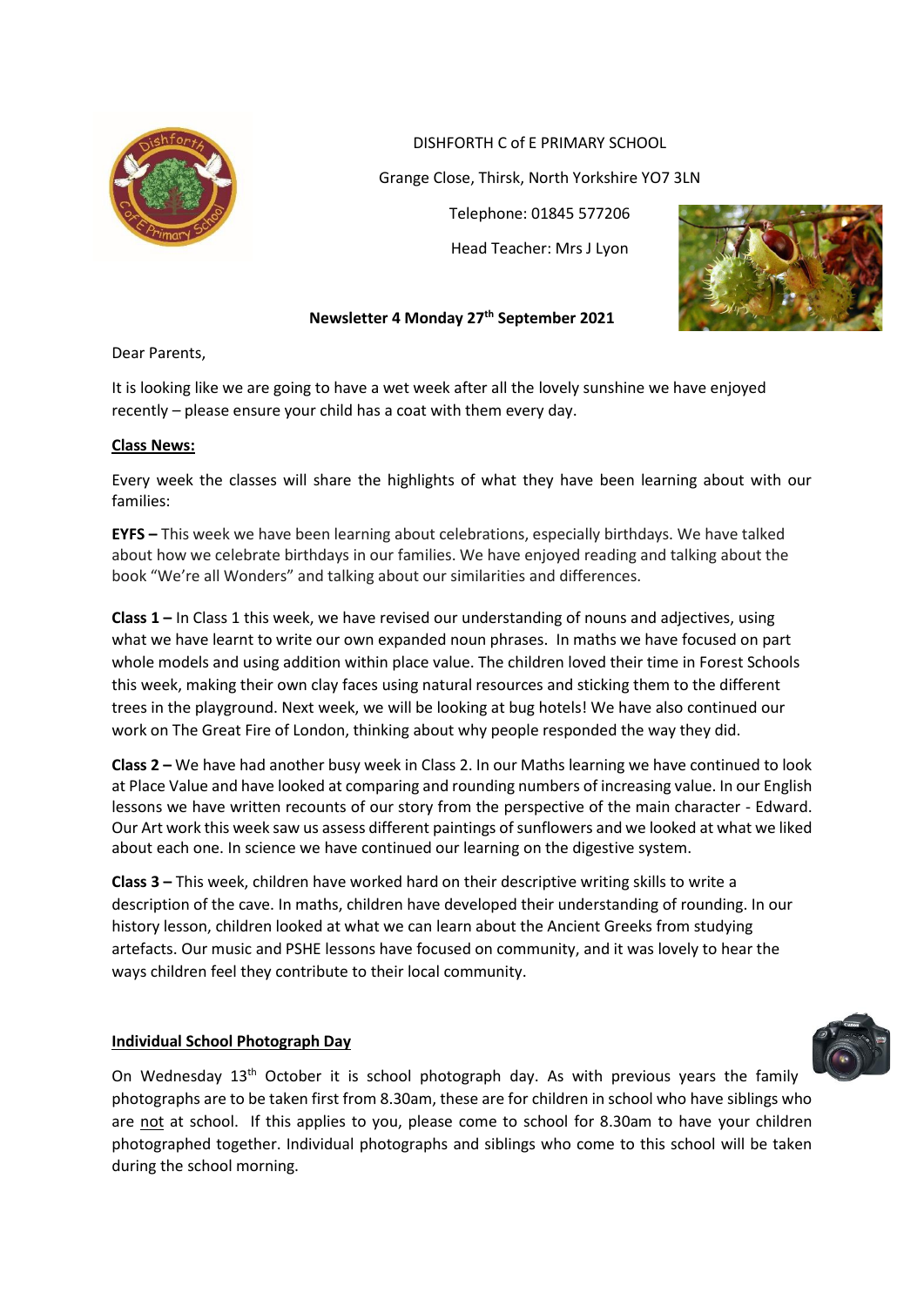#### **Library update**

We are moving forward with developing the new non-fiction library in school and we endeavour to officially open the area later on in the autumn term. If anyone has an hour to spare to help with putting barcodes into books and labelling books with a Dewey number, please can you let Mrs McBride know in the school office either by phoning or emailing her. Thank you.

### **Child Flu Immunisation – Reception – Year 6 children**

There will be Flu immunisations carried out in school on the  $17<sup>th</sup>$  November – further details on how to register your child for this are below from the Childhood Immunisation Team:

The **nasal influenza** vaccination is being offered to all children in Reception-Year 11. Our team is scheduled to visit Dishforth C of E Primary School this Autumn as part of this programme. If you would like your child to receive this immunisation in school, please ensure your consent form has been submitted within one week of receiving this letter.

Please see below for details of how to consent for your child, as well as answers to common questions about the influenza vaccination programme.

#### *How do I give my consent?*

- 1. Go to [https://www.hdft.nhs.uk/fluconsent/](https://www.hdft.nhs.uk/fluconsent)
- 2. Enter the School Code **121487** and click **"Find School"**.
- 3. **Complete the form** with your child's information and parent/guardian contact information\*.
- 4. Click the **green "Submit" button**.

#### **Promotional School Dinners**

#### **National Poetry Day – Thursday 7th October**

Margherita Pizza Potato Smiles, Peas and Baked Beans

Upside Down Apple Slice and Ice-cream *Join us for a yummy meal that is sure to make you smile, Plus with all that energy; you'll be able to run a mile!*

**Bonfire Night – Friday 5th November**

Sloppy Joe Style Sausages in a Bun

Potato Wedges Sweetcorn and Peas

Chocolate & Vanilla Swirls With an Apple Wedge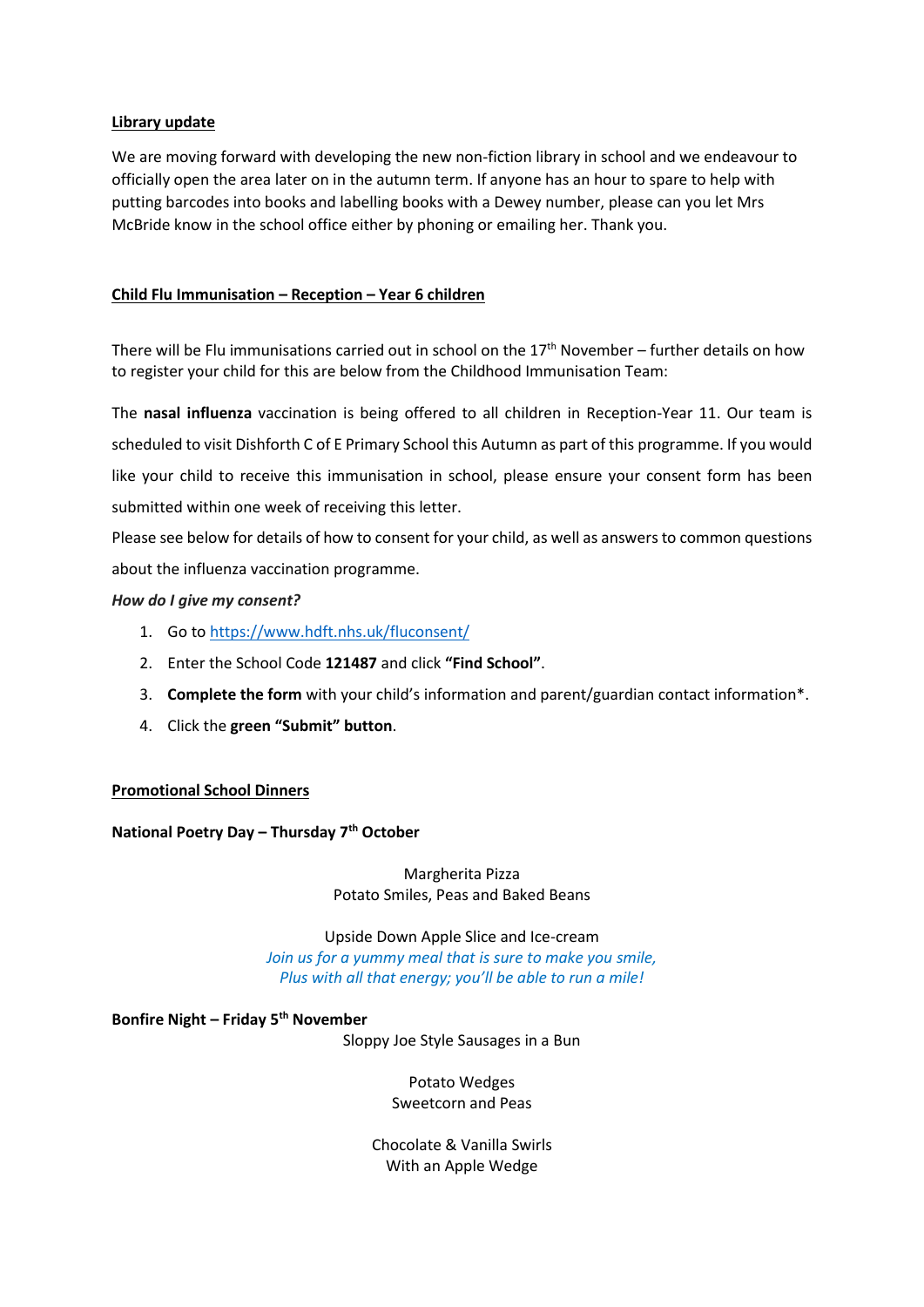# **Fundraising Opportunity – Morrisons 'It's Good to Grow'**

There is an opportunity through Morrisons to collect 'Grow Tokens' for every £10 spent in store which would enable school to purchase gardening equipment. If you are shopping in store, please think of us!!

<https://my.morrisons.com/blog/community/good-to-grow/>

### **AWARDS**

### **Celebration Assembly**

On Friday, we had our Celebration Assembly. This week the following children were given our weekly awards;



### **Ribbons**

**EYFS** – The ribbon this week goes to someone who has made a super start to Reception and is making good progress with learning his phonic sounds. Well done, Harley!

**Class 1 –** The ribbon this week goes to someone who has exhibited fantastic perseverance with tricky number challenges. Well done, Holly!

**Class 2** – The ribbon this week goes to someone who has recently joined the school and is an absolute pleasure to have in Class 2. This person works diligently, shows a great work ethic and has great perseverance. She is respectful to the children and adults in school and has a great sense of fun. Well done Ella!

**Class 3** – The ribbon this week goes to someone for their excellent descriptive writing. Well done, Seth!

### **Values in Action**

This week our Values Award goes to Jack for showing respect and treating everyone equally. Jack was nominated by Daniel.



Well done, Jack!

Kind regards,

J M Lyon - Head Teacher